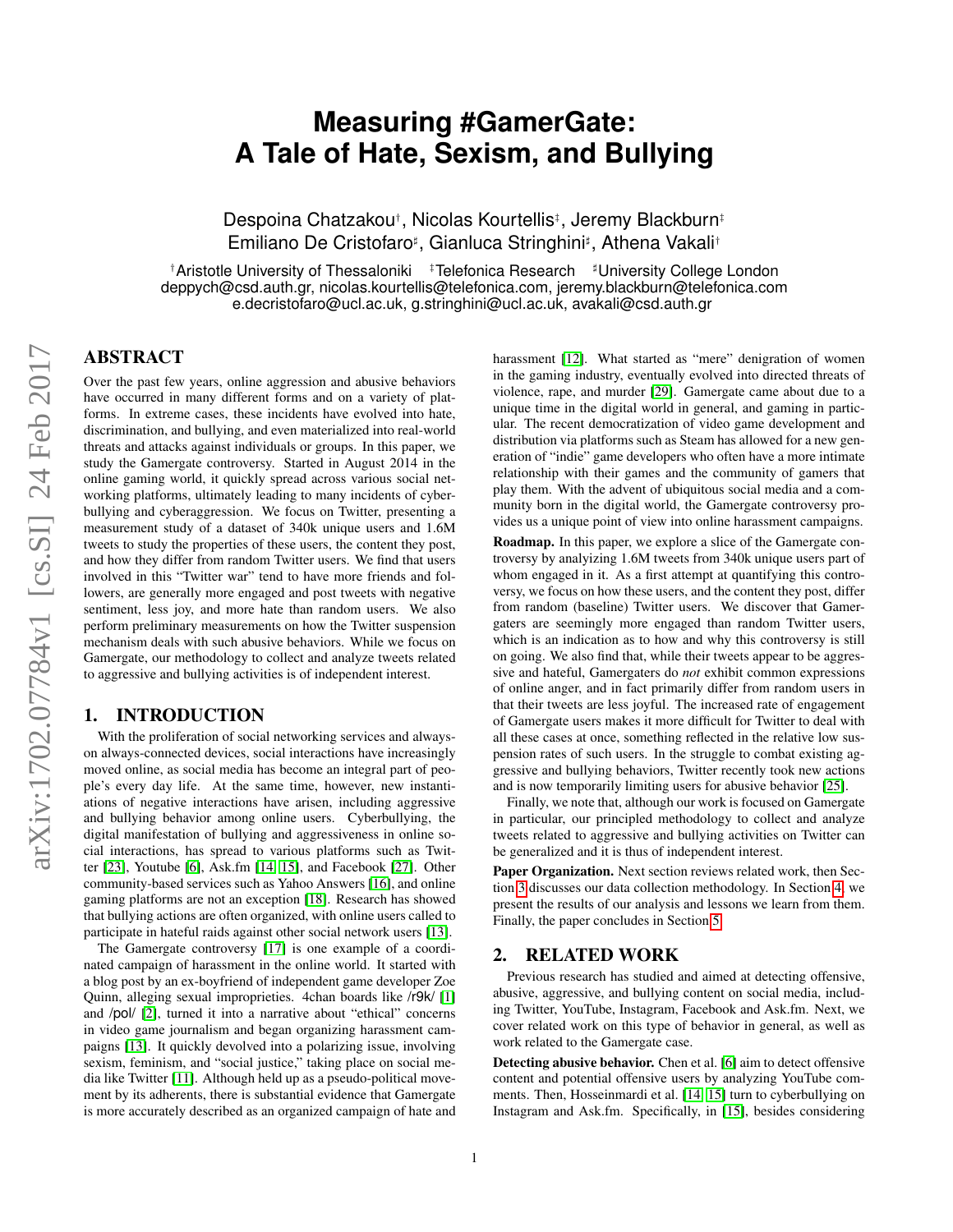available text information, they also try to associate the topic of an image (e.g., drugs, celebrity, sports, etc.) to possible cyberbullying events, concluding that drugs are highly associated with cyberbullying. Also, in a effort to create a suitable dataset for their analysis, at first the authors collected a large number of media sessions – i.e., videos and images along with comments – from Instagram public profiles, with a subset selected for labeling. To ensure that an adequate number of cyberbullying instances will be present in the dataset, they selected media sessions with at least one profanity word. Finally, they relied on the CrowdFlower crowdsourcing platform to determine whether or not such sessions are related with cyberbullying or cyberaggression. In [\[14\]](#page-5-2) authors leveraged both likes and comments to identify negative behavior in the Ask.fm social network. Here, their dataset was created by exploiting publicly accessible profiles, e.g. questions, answers, and likes.

Other works aim to detect hate/abusive content on Yahoo Finance. In [\[8\]](#page-5-15), the authors use a Yahoo Finance dataset labeled over a 6-month period. Nobata et al. [\[20\]](#page-5-16) gather a new dataset from Yahoo Finance and News comments: each comment is initially characterized as either *abusive* or *clean* (from Yahoo's in-house trained raters), with further analysis on the abusive comments specifying whether they contain hate, derogative language, or profanity. They follow two annotation processes, with labeling performed by: (i) three trained raters, and (ii) workers recruited from Amazon Mechanical Turk, concluding that the former is more effective.

Kayes et al. [\[16\]](#page-5-5) focus on a Community-based Question-Answering (CQA) site, Yahoo Answers, finding that users tend to flag abusive content posted in an overwhelmingly correct way, while in [\[7\]](#page-5-17), the problem of cyberbullying is further decomposed to sensitive topics related to race and culture, sexuality, and intelligence, using YouTube comments extracted from controversial videos. Hee et al. [\[27\]](#page-5-4) also study specific types of cyberbullying, e.g., threats and insults, on Dutch posts extracted from Ask.fm social media. They also highlight three main user behaviors, harasser, victim, and bystander – either bystander-defender or bystander-assistant who support the victim or the harasser, respectively. Their dataset was created by crawling a number of seed sites from Ask.fm, with a limited number of cyberbullying instances. They complement the data with more cyberbullying related content by: (i) launching a campaign where people reported personal cases of cyberbullying taking place in different platforms, i.e., Facebook, message board posts and chats, and (ii) by designing a role-playing game involving a cyberbullying simulation on Facebook. Then, they ask manual annotators to characterize content as being part of a cyberbullying event, and indicate the author's role in such event, i.e., victim, harasser, bystander-defender, or bystander-assistant.

Sanchez et al. [\[23\]](#page-5-0) use Twitter messages to detect bullying instances and more specifically cases related to gender bullying. They use a distant supervision approach [\[10\]](#page-5-18) to automatically label a set of tweets by using a set of abusive terms used to characterize text as expressing negative or positive sentiment. The dataset is then used to train a classifier geared to finding inappropriate words in Twitter text and detect bullying – the hypothesis being that bullying instances most probably contain negative sentiment. Finally, in [\[3\]](#page-5-19) the authors propose an approach suitable for detecting bullying and aggressive behavior on Twitter. They study the properties of cuberbullies and aggressors and what distinguishes them from regular users. To perform their analysis, they build upon the CrowdFlower crowdsourcing tool to create a dataset where users are characterized as bullies, aggressors, spammers, or normal.

Even though Twitter is among the most popular social networks, only a few efforts have focused on detecting abusive content on it. Here, we propose an approach for building a ground truth dataset, using Twitter as a source of information, which will contain a higher density of abusive content (mimicking real life abusive posting activity).

Analysis of Gamergate. In our work, the hashtag #GamerGate serves as a seed word to build a dataset of abusive behavior, as Gamergate is one of the best documented large-scale instances of bullying/aggressive behavior we are aware of [\[17\]](#page-5-8). With individuals on both sides of the controversy using it, and extreme cases of cyberbullying and aggressive behavior associated with it (e.g., direct threats of rape and murder), #GamerGate is a relatively unambiguous hashtag associated with tweets that are likely to involve abusive/aggressive behavior. Prior work has also looked at Gamergate in somewhat related contexts. For instance, Guberman and Hemphill [\[11\]](#page-5-11) used #GamerGate to collect a sufficient number of harassment-related tweets in an effort to study and detect toxicity on Twitter. Also, Mortensen [\[18\]](#page-5-6) likens the Gamergate phenomenon to hooliganism, i.e., a leisure-centered aggression where fans are organized in groups to attack another group's members.

#### <span id="page-1-0"></span>3. METHODOLOGY

In this section, we present our methodology for collecting and processing a dataset of abusive behavior on Twitter. In this paper, we focus on the Gamergate case, however, our methodology can be generalized to other platforms and case studies.

## 3.1 Data Collection

Seed keyword(s). The first step is to select one or more seed keywords, which are likely related to the occurrence of abusive incidents. Besides #GamerGate, good examples are also #BlackLives-Matter and #PizzaGate. In addition to such seed words, a set of hate- or curse-related words can also be used, e.g., words extracted from the Hatebase database  $(HB)^1$  $(HB)^1$ , to start collecting possible abusive texts from social media sources. Therefore, at time  $t_1$ , the list of words to be used for filtering posted texts includes only the seed word(s), i.e.,  $L(t_1) = \langle seed(s) \rangle$ .

In our case, we focus on Twitter, and more specifically we build upon the Twitter Streaming  $API<sup>2</sup>$  $API<sup>2</sup>$  $API<sup>2</sup>$  which gives access to 1% of all tweets. This returns a set of correlated information, either userbased, e.g., poster's username, followers and friends count, profile image, total number of posted/liked/favorite tweets, or text-based, e.g., the text itself, hashtags, URLs, if it is a retweeted or reply tweet, etc. The data collection process took place from June to August 2016. Initially, we obtained a 1% of the sample public tweets and parsed it to select all tweets containing the seed word #GamerGate, which are likely to involve the type of behavior, and the case study we are interested in.

Dynamic list of keywords. In addition to the seed keyword(s), further filtering keywords are used to select abusive-related content. The list of the additional keywords is updated dynamically in consecutive time intervals based on the posted texts during these intervals. Thus, in  $T = \{t_1, t_2, ..., t_n\}$  the keywords list  $L(t)$  has the following form:  $L(t_i) = < seed(s), kw_1, kw_2, kw_N >$ , where  $kw_i$  is the jth top keyword in time period  $\Delta T = t_i - t_{i-1}$ . Depending on the topic under examination, i.e., if it is a popular topic or not, the creation of the dynamic keywords list can be split to different consecutive time intervals. To maintain the dynamic list of keywords for the time period  $t_{i-1} \rightarrow t_i$ , we investigate the texts posted in this time period. We extract  $N$  keywords found during that time, compute their frequency and rank them into a temporary list  $LT(t_i)$ . We then adjust the dynamic list  $L(t_i)$  with entries

<span id="page-1-1"></span><sup>1</sup> <https://www.hatebase.org/>

<span id="page-1-2"></span><sup>&</sup>lt;sup>2</sup> <https://dev.twitter.com/streaming/overview>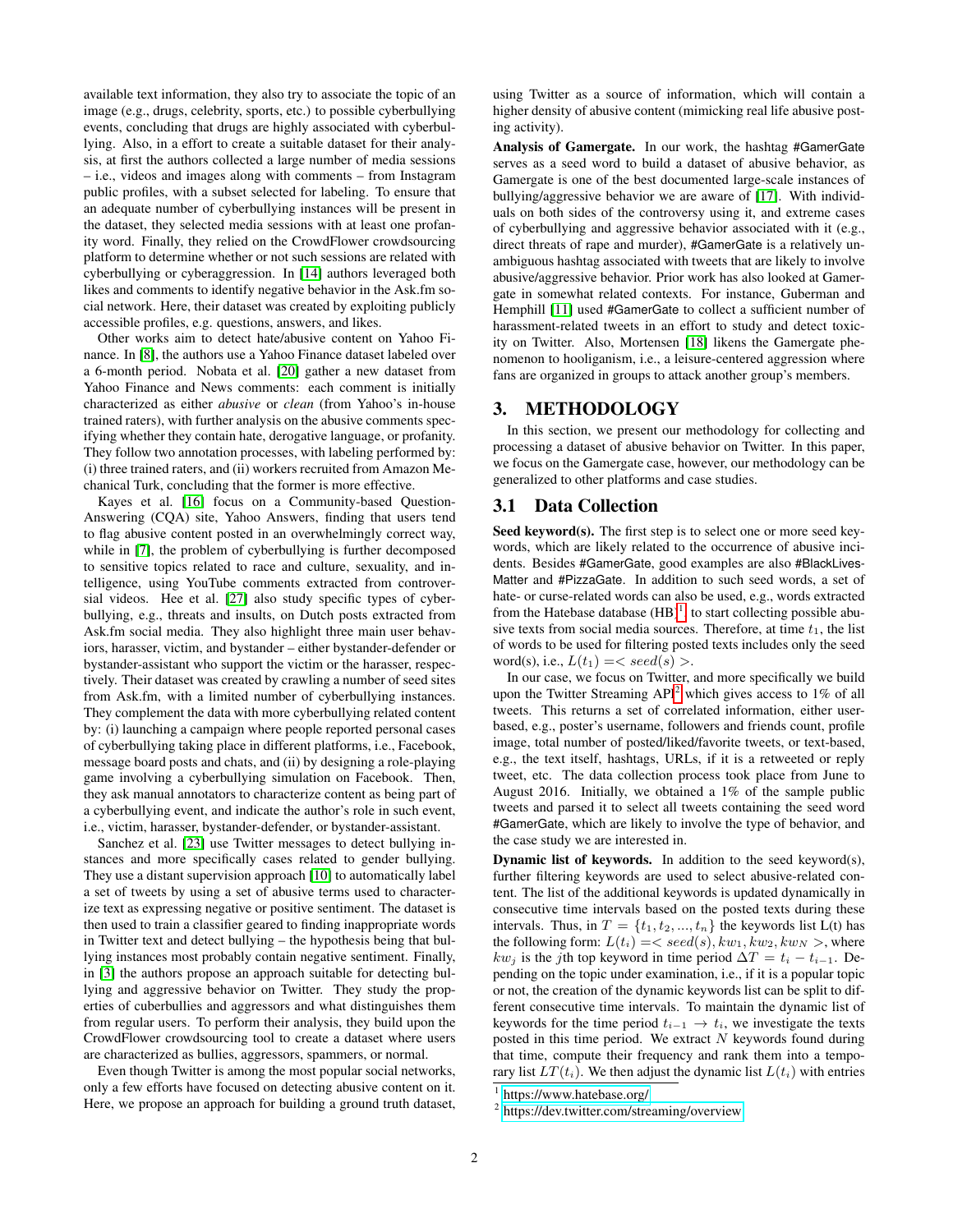from the temporary list  $LT(t_i)$  to create a new dynamic list that contains the up-to-date top N keywords along with the seed words. This new list is used in the next time period  $t_i \rightarrow t_{i+1}$  for the filtering of posted text.

As mentioned, #GamerGate serves as a seed for a snowball sampling of other hashtags likely associated with cyberbullying and aggressive behavior. We include tweets with hashtags appearing in the same tweets as #GamerGate (the keywords list is updated on a daily basis). Overall, we reach 308 hashtags during the data collection period. A manual examination of these hashtags reveals that they do contain a number of hate words, e.g., #InternationalOffendAFeministDay, #IStandWithHateSpeech, and #KillAllNiggers.

Random sample. To complement the dataset with cases that are less likely to contain abusive content, we also crawl a random sample of texts over the same time period. In our case, we simply crawl a random set of tweets, which constitutes our baseline.

Remarks. Overall, we have collected two datasets: (i) a random sample set of 1M tweets, and (ii) a set of 659k tweets which are likely to contain abusive behavior.

We argue that the our data collection methodology provides several benefits with respect to performance. First, it allows for regular updates of the keyword list, hence, the collection of more up-todate content and capturing previously unseen behaviors, keywords, and trends. Second, it lets us adjust the update time of the dynamic keywords list based on the observed burstiness of the topics under examination, thus eliminating the possibility of either losing new information or collecting repeatedly the same information. Finally, this process can be parallelized for scalability on multiple machines using a Map-Reduce script for computing top N keywords list. All machines maintain local top N keyword lists which are aggregated globally in a central controller, enabling the construction of a global dynamic top N keyword list that can be distributed back to the computing / crawling machines.

#### 3.2 Data Processing

We performed preprocessing of the data collected to produce a 'clean' dataset, free of noisy data.

Cleaning. We remove stop words, URLs, numbers, and punctuation marks. Additionally, we perform normalization, i.e., we eliminate repeated letters and repetitive characters which users often use to express their feelings more intensely (e.g., the word 'hellooo' is converted to 'hello').

Spam removal. Even though extensive work has been done on spam detection in social media, e.g., [\[9,](#page-5-20) [24,](#page-5-21) [28\]](#page-5-22), Twitter is still full of spam accounts [\[5\]](#page-5-23), often using vulgar language and exhibiting behavior (repeated posts with similar content, mentions, or hashtags) that could also be considered as aggressive or bullying. So, to eliminate part of this noise we proceeded with a first-level spam removal process by considering two attributes which have already been used as filters (e.g., [\[28\]](#page-5-22)) to remove spam incidents: (i) the number of hashtags per tweet (often used for boosting the visibility of the posted tweets), and (ii) posting of (almost) similar tweets. To find optimal cutoffs for these heuristics, we study both the distribution of hashtags and the duplication of tweets.

*Hashtags.* The hashtags distribution shows that users tend to use from 0 to about 17 hashtags on average. With such information at hand, we test different cutoffs to set a proper limit, upon which the user could be characterized as spammer. After a manual inspection on a sample of posts, we set the limit to 5 hashtags, i.e., users with more than 5 hashtags, on average, are flagged as spammers, and their tweets are removed from the dataset.

<span id="page-2-1"></span>

Figure 1: Similarity distribution.

*Duplications.* We also estimate the similarity of users' posts based on an appropriate similarity measure. In many cases, a user's tweets are (almost) the same, while only the listed mentioned users are modified. So, in addition to the previous presented cleaning processes, we also remove all existing mentions. We then proceed to compute the Levenshtein distance [\[19\]](#page-5-24), which counts the minimum number of single-character edits needed to convert one string into another, averaging it out over all pairs of their tweets. Initially, for each user, we calculated the intra-tweet similarity, then we set to out estimate the average intra-tweets similarity. For a user with  $x$ tweets, we use a set of *n* similarity scores, where  $n = x(x - 1)/2$ . In the end, all users with intra-tweet similarity above 0.8 are excluded from the dataset. Figure [1](#page-2-1) shows that about 5% of the users have a high percentage of similar posts and which were removed.

#### <span id="page-2-0"></span>4. RESULTS

In this section, we present the results of our measurementbased characterization, comparing the baseline and the Gamergate (GG) related datasets across various dimensions, including user attributes, posting activity, content semantics, and Twitter account status.

## 4.1 How Active are Gamergaters?

Account age. An underlying question about the Gamergate controversy is what started first: participants tweeting about it or Twitter users participating in Gamergate? In other words, did Gamergate draw people to Twitter, or were Twitter users drawn to Gamergate? In Figure [2a,](#page-3-0) we plot the distribution of account age for users in the Gamergate dataset and baseline users. For the most part, GG users tend to have older accounts ( $mean = 982.94$  days,  $median = 788$  days,  $STD = 772.49$  days). The mean, median, and STD values for the random users are 834.39, 522, and 652.42 days, respectively. Based on a two-sample Kolmogorov-Smirnov test, $3$  the two distributions are different with a test statistic  $D = 0.20142$  and  $p < 0.01$ . Overall, the oldest account in our dataset belongs to a GG user, while only 26.64% of baseline accounts are older than the mean value of the GG users. Figure [2a](#page-3-0) indicates that GG users were existing Twitter users drawn to the controversy. In fact, their familiarity with Twitter could be the reason that Gamergate exploded in the first place.

Tweets and Hashtags. In Figure [2b,](#page-3-0) we plot the distribution of the number of tweets made by GG users and random users. GG users are significantly more active than random Twitter users  $(D =$ 0.352,  $p < 0.01$ ). The mean, median, and STD values for the GG

<span id="page-2-2"></span><sup>&</sup>lt;sup>3</sup>A statistical test to compare the probability distributions of different samples.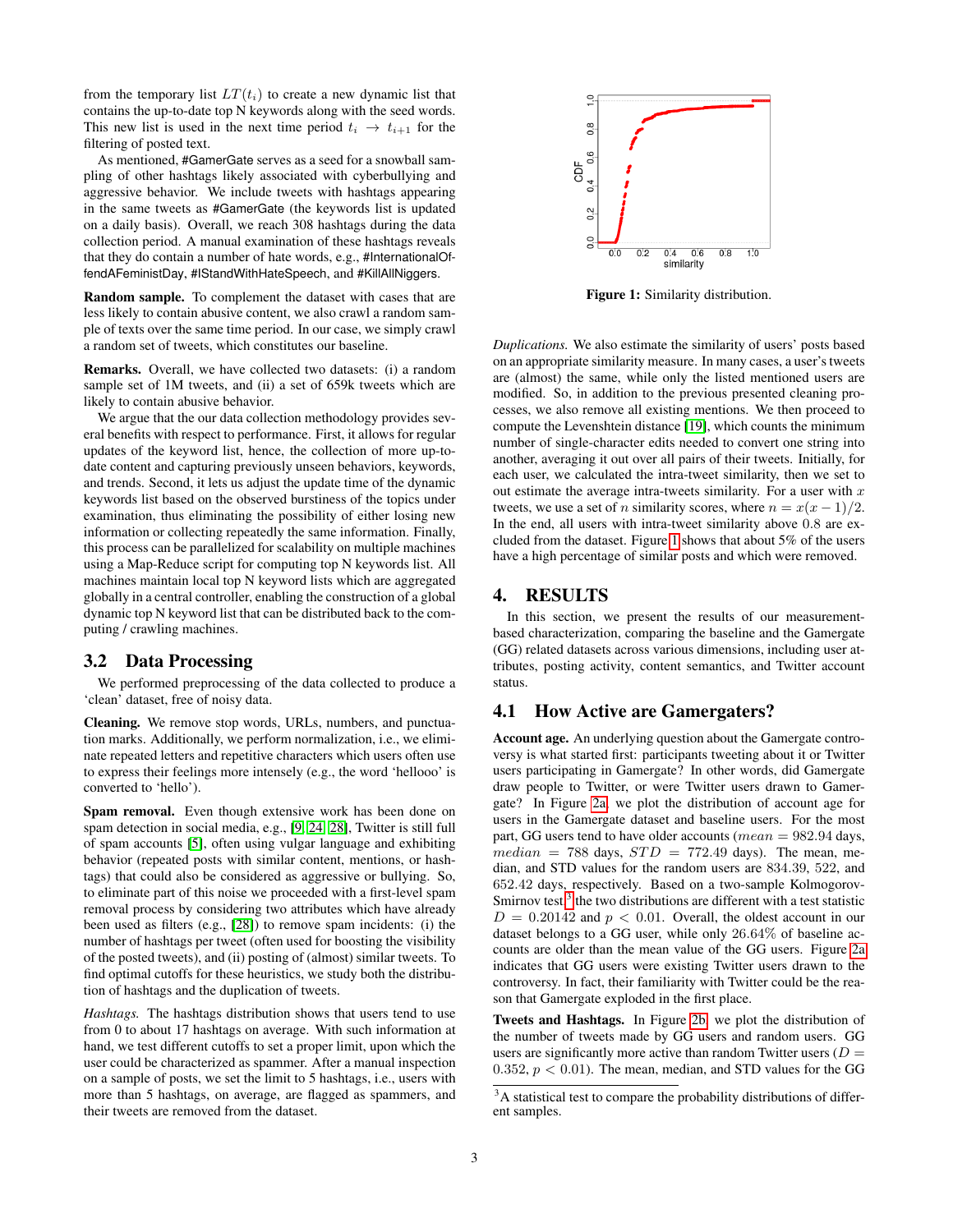<span id="page-3-0"></span>

Figure 2: CDF of (a) Account age, (b) Number of posts, and (c) Hashtags.

<span id="page-3-1"></span>

Figure 3: CDF of (a) Number of Favorites, (b) Lists, (c) URLs, (d) Mentions.

(random) users are 135,618 (49,342), 48,587 (9,429), and 185,997 (97,457) posts, resp. Figure [2c](#page-3-0) reports the CDF of the number of hashtags found in users' tweets for both GG and the random sample, finding that GG users use significantly  $(D = 0.25681,$  $p < 0.01$ ) more hashtags than random Twitter users.

Other characteristics. Figures [3a](#page-3-1) and [3b](#page-3-1) show the CDFs of favorites and lists declared in the users' profiles. We note that in the median case, GG users are similar to baseline users, but on the tail end (30% of users), GG users have more favorites and topical lists declared than random users. Then, Figure [3c](#page-3-1) reports the CDF of the number of URLs found in tweets by both baseline and GG users. The former post fewer URLs (the median indicates a difference of 1-2 URLs,  $D = 0.26659$ ,  $p < 0.01$ ), while the latter post more in an attempt to disseminate information about their "cause," somewhat using Twitter like a news service. Finally, Figure [3d](#page-3-1) shows that GG users tend to make more mentions within their posts, which can be ascribed to the higher number of direct attacks compared to random users.

Take aways. Overall, the behavior we observe is indicative of GG users' "mastery" of Twitter as a mechanism for broadcasting their ideals. They make use of more advanced features, e.g., lists, tend to favorite more tweets, and share more URLs and hashtags than random users. Using hashtags and mentions can draw attention to their message, thus GG users likely use them to disseminate their ideas deeper in the Twitter network, possibly aiming to attack more users and topical groups.

#### 4.2 How Social are Gamergaters?

Gamergaters are involved in what we would typically think of as anti-social behavior. However, this is somewhat at odds with the fact that their activity takes place primarily on social media. Aiming to give an idea of how "social" Gamergaters are, in Fig-

<span id="page-3-2"></span>

Figure 4: CDF of (a) Number of Friends, (b) Followers.

ures [4a](#page-3-2) and [4b,](#page-3-2) we plot the distribution of friends and followers for GG users vs baseline users. We observe that, perhaps surprisingly, GG users tend to have more friends and followers ( $D = 0.34$ ) and 0.39,  $p < 0.01$  for both). Although this might be somewhat counter-intuitive, the reality is that Gamergate was born on social media, and the controversy appears to be a clear "us vs. them" situation. This leads to easy identification of in-group membership, thus heightening the likelihood of relationship formation.

The ease of in-group membership identification is somewhat different than polarizing issues in the real world where it may be difficult to know a person's views on a polarizing subject, without actually engaging them on the subject. In fact, people in real life might be unwilling to express their viewpoint because of social consequences. On the contrary, on social media platforms like Twitter, (pseudo-)anonymity often removes much of the inhibition people feel in the real world, and public timelines can often provide persistent and explicit expression of viewpoints.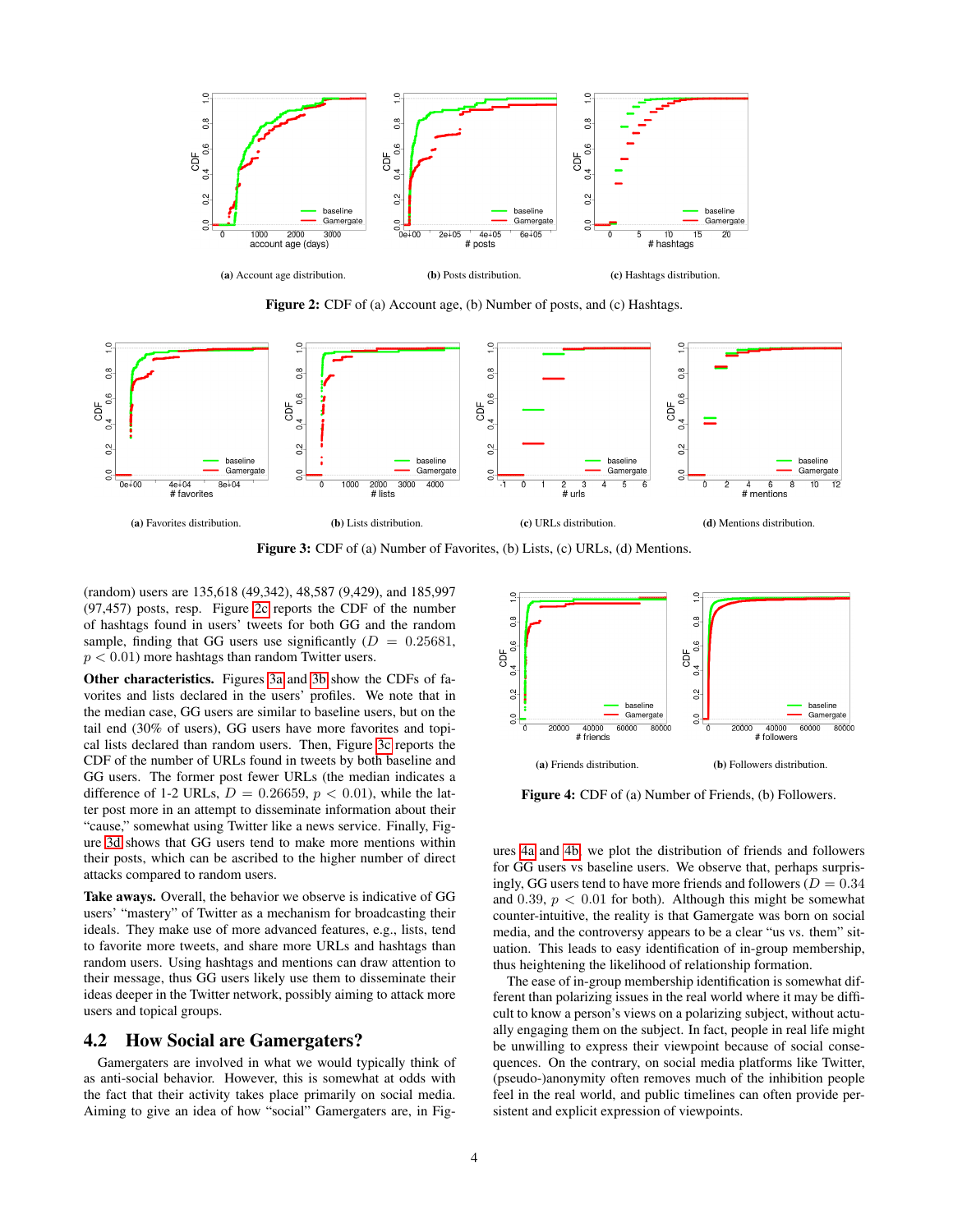<span id="page-4-1"></span>

Figure 5: CDF of (a) Emoticons, (b) Uppercases, (c) Sentiment, (d) Joy.

### 4.3 How Different is Gamergater's Content?

Emoticons and Uppercase Tweets. Two common ways to express emotion in social media are emoticons and "shouting" by using all capital letters. Based on the nature of Gamergate, we would expect a relatively low number of emoticon usage, but many tweets that would be shouting in all uppercase letters. However, as we can see in Figures [5a](#page-4-1) and [5b,](#page-4-1) which plot the CDF of emoticon usage and all uppercase tweets, respectively, this is not the case. GG and random users tend to use emoticons at about the same rate (we are unable to reject the null hypothesis with  $D = 0.028$  and  $p =$ 0.96). However, GG users tend to use all uppercase *less* often  $(D =$  $0.212, p < 0.01$ ). As mentioned, GG users are savvy Twitter users, and generally speaking, shouting tends to be ignored. Thus, one explanation for this behavior is that GG users avoid such a simple "tell" as posting in all uppercase, to ensure their message is not so easily dismissed.

Sentiment. In Figure [5c,](#page-4-1) we plot the CDF of sentiment of tweets. In both cases (GG and baseline) around 25% of tweets are positive. However, GG users post tweets with a generally more negative sentiment ( $D = 0.101$ ,  $p < 0.01$ ). In particular, around 25% of GG tweets are negative compared to only around 15% for baseline users. This observation aligns with the fact that the GG dataset contains a large proportion of offensive posts.

We also compare the offensiveness score of tweets according to Hatebase, a crowdsourced list of hate words. Each word included in HB is scored on a [0, 100] scale, which indicates how hateful it is. Though the difference is slight, GG users use more hate words than random users ( $D = 0.006$ ,  $p < 0.01$ ). The mean and standard deviation values for HB score are 0.06 and 2.16 for the baseline users, while for the GG users they are 0.25 and 3.55, respectively.

Finally, based on [\[4\]](#page-5-25), we extract sentiment values for 6 different emotions: anger, disgust, fear, joy, sadness, and surprise. We note that of these, the 2-sample KS test is unable to reject the null hypothesis *except* for joy, as shown in Figure [5d](#page-4-1) ( $D = 0.089$ ,  $p < 0.01$ ). This is particularly interesting because it contradicts the narrative that Gamergaters are posting virulent content out of anger. Instead, GG users are less joyful, and this is a subtle but important difference: they are not necessarily angry, but they are apparently not happy.

#### 4.4 Are Gamergaters Suspended More Often?

A Twitter user can be in one of the following three statuses: *active*, *deleted*, or *suspended*. Typically, Twitter suspends an account (temporarily or even permanently, in some cases) if it has been hijacked/compromised, is considered spam/fake, or if it is *abusive*. [4](#page-4-2)

<span id="page-4-3"></span>

|           |     |     | active deleted suspended |
|-----------|-----|-----|--------------------------|
| Baseline  | 67% | 13% | 20%                      |
| Gamergate | 86% | 5%  | $9\%$                    |

Table 1: Status distribution.

A user account is *deleted* if the user-owner of the account deactivates their account. In the following, we examine the differences among these three statuses with respect to GG and baseline users.

To examine these differences, we focus on a sample of 33k users from both the GG and baseline datasets. From Table [1,](#page-4-3) we observe that, in both cases, users tend to be suspended more often than deleting their accounts by choice. However, baseline users are more prone to be suspended (20%) or delete their accounts (13%) than GG users (9% and 5%, respectively). This seems to be in line with the behavior observed in Figure [2a,](#page-3-0) which shows that GG users have been in the platform for a longer period of time; somewhat surprising given their exhibited behavior. Indeed, a small portion of these users may be spammers who are difficult to detect and filter out. Nevertheless, Twitter has made significant efforts to address spam and we suspect there is a higher presence of such accounts in the baseline dataset, since the GG dataset is very much focused around a somewhat niche topic.

These efforts are less apparent when it comes to the bullying and aggressive behavior phenomena observed on Twitter in general [\[22,](#page-5-26) [26\]](#page-5-27), and in our study of Gamergate users in particular. However, recently, Twitter has increased its efforts to combat the existing harassment cases, for instance, by preventing suspended users from creating new accounts [\[21\]](#page-5-28), or temporarily limiting users for abusive behavior [\[25\]](#page-5-14). Such efforts constitute initial steps to deal with the ongoing war among the abusers, their victims, and online bystanders.

## <span id="page-4-0"></span>5. CONCLUSION

This paper presented a first-of-its-kind effort to quantitatively analyze the Gamergate controversy. We collected 1.6M tweets from 340k unique users using a generic methodology (which can also be used for other platforms and other case studies). Although focused on a narrow slice of time, we found that, in general, users tweeting about Gamergate appear to be Twitter savvy and quite engaged with the platform. They produce more tweets than random users, and have more friends and followers as well. Surprisingly, we observed that, while expressing more negative sentiment overall, these users only differed significantly from random users with respect to joy. Finally, we looked at account suspension, finding that Gamergate

<span id="page-4-2"></span><sup>4</sup> <https://support.twitter.com/articles/15790>